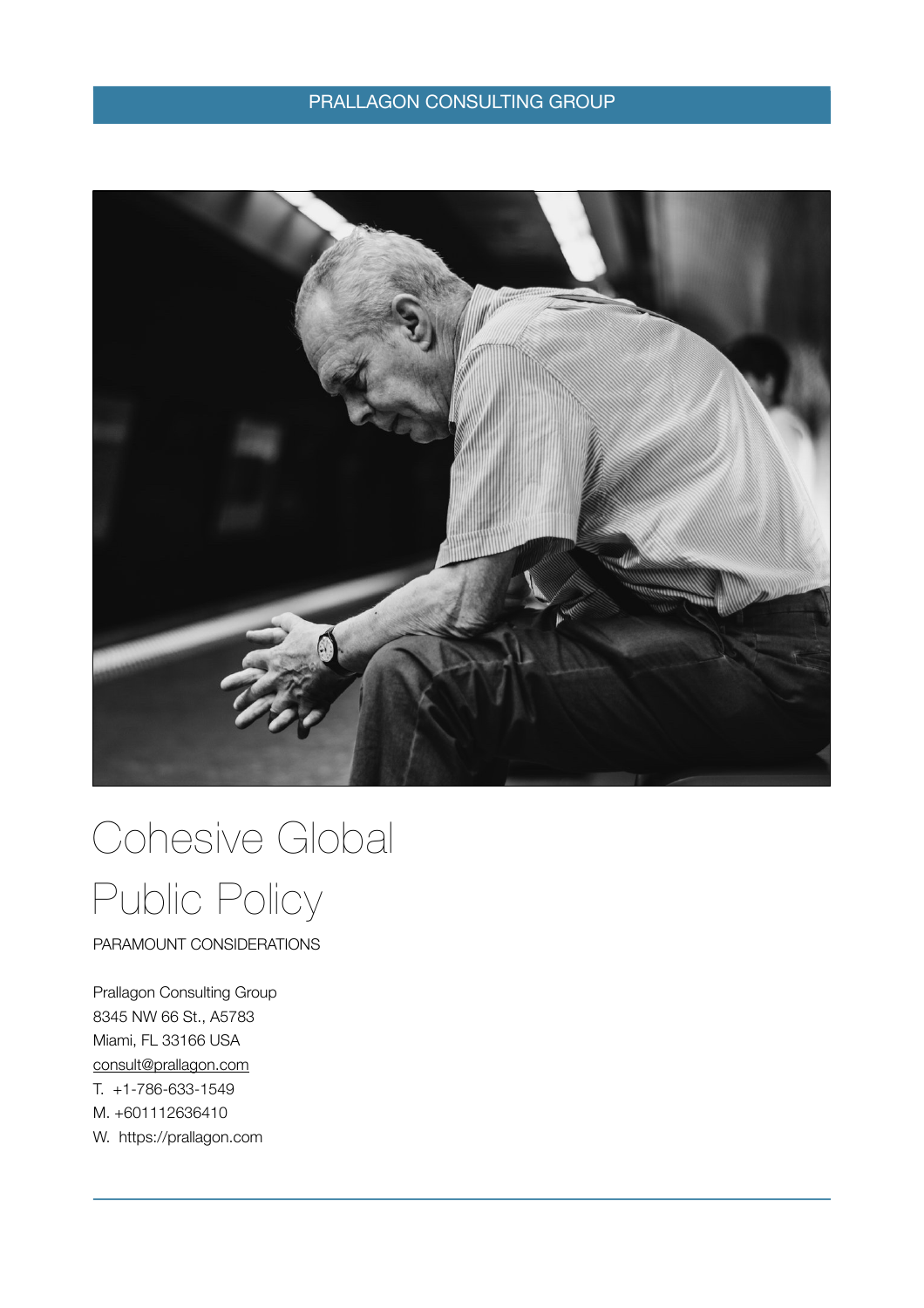## PARAMOUNT CONSIDERATIONS

#### HUMANITY

Humanity is a same-source entity that embody a shared spiritual commonality. This validates its inherent oneness as a species (identity) from which it derives meaning, reality, values, power, and unbridled potential. In this age, if imbued with emphatic consciousness, this entity-of-one can draw upon a vast array of religious heritage, myriad cultural and ethnic dynamisms, social stratifications, diverse thought, multifaceted persuasions, and innate abilities and creativities to resolve current and foreseeable challenges.

#### VIEW

We view this rich and inclusive diversity as an enabling resource that identifies humanity as a unique and noble species. Having gained this level of awareness that, when combined with knowledge and experience, enhances human ability to resolve protracted problems. However, humans will always face challenges from both known and unknown sources and will require laser-focused verifiable means to resolve. This process enhances human expertise and solidifies its will to pursue concrete objectives, key elements needed to advance human endeavours in a global context and manage the dynamics of an attendant ethos.

#### MEASURE

With current global events as a measure, we feel justified in predicting that the aforementioned will not be a straightforward process. Becoming a spearhead for change presents humanity with an almost unbearable task, one that will require devising venues for consultation and decision-making to resolve that which threatens its unifying efforts to secure systematic progressive change.

#### ENERGIZE

Through the medium of empathic consciousness and global awareness, individuals of diverse heritage must come to the fore and engage in dialogue and consultative forums that through collective effort will energize the synergistic capability needed to plan and implement values-driven decisions. Those decisions, inclusive of social and economic reforms, when acted on, can resolve many of the problems that threaten to retard humanities strive for sustainable achievements through justice and sacrificial endeavours.

#### EFFORT

This effort requires moral leadership, a leadership capable of partnering law with justice and integrating ethical performance criteria into systems of governance. Its purpose is to amalgamate individual and group capacity for consultation and collective decision-making to guarantee the welfare of society. Let it be know there are no simple solutions to resolving major global challenges, so it will take unified and collective effort to postulate the best way forward.